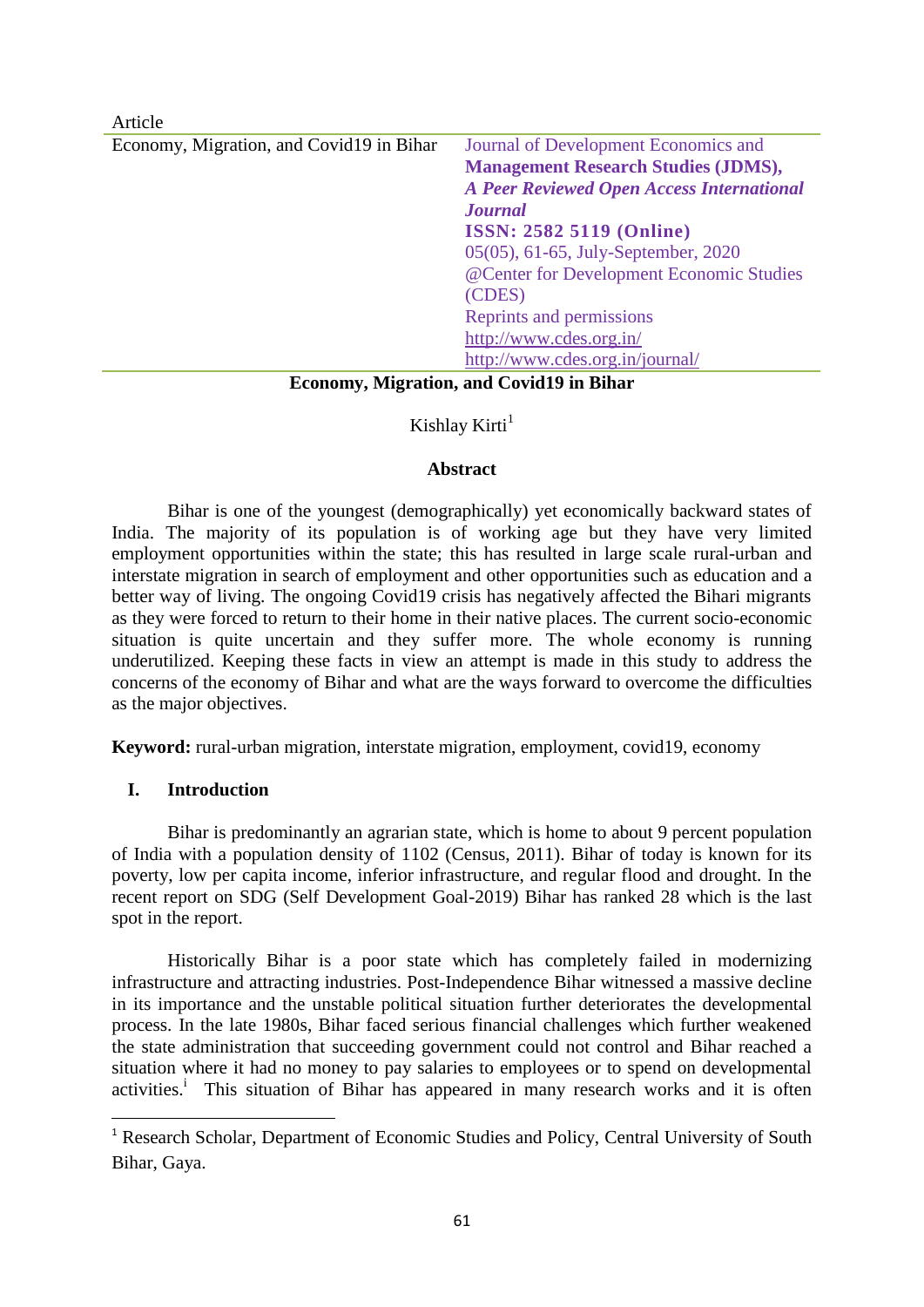#### Journal of Development Economics and Management Research Studies (JDMS), A Peer Reviewed Open Access International Journal, ISSN 2582 5119 (Online), 05(05), 61-65, July-September, 2020.

believed that the pathetic condition of Bihar is pulling down the overall developmental indicators of the country as a whole. In line with that the demographer, Ashish Bose in 1980s pointed that the states like Bihar, Madhya Pradesh, Rajasthan, and Uttar Pradesh which accounts for a large share in India's population is responsible for India's poor performance in demographic terms such as IMR (Infant Mortality Rate), life expectancy and crude birth rate, etc. Overall the condition of Bihar is more like a sub-Saharan African country which lags in terms of necessities and its HDI value is more like them. Despite all these backdrops Bihar has achieved remarkable growth in the recent past and it is trying to converge with the national economy. However, the on-going health crisis has exposed the whole system of governance in Bihar. The crisis suggests that the growth rate that Bihar has achieved is not translated into development.

The first case of the covid-19 in Bihar was reported in Munger on  $22<sup>nd</sup>$  March 2020 and the state government imposed the lockdown with immediate effect in the state on the same day. While the government of India announced a nation-wide lockdown on  $24<sup>th</sup>$  March 2020 and thereafter India remained under lockdown for more than 2 months, however, all essential goods and services were made available for the public. This lockdown has given sufficient time for controlling the spread of disease and preparing for any further challenges. But the increasing infection suggests something else i.e. we have failed to control the spread.

The actions of different stakeholders are questionable as we have failed to control the spread of disease. The number of total infected is approaching 2.5lakh in India while Bihar is approaching 5000. The Ministry of Health and Family Welfare (GOI) has already confirmed a total of 2460 active cases (07 June 2020) including 30 deaths and 2425 recoveries. The virus has spread in all 38 districts of Bihar, of which Patna has the highest number of cases. Bihar is one of the most populous states in India and its healthcare facility is not up to the mark. It has only 6 testing center and the major problem is that 4 out of 6 centers is situated in Patna. It is not only inadequate but also time taking in testing and detecting the disease. All these health-related information makes Bihar more vulnerable during the Covid19. Sound health is needed for a sound mind which ultimately makes real capital to society. The on-going crisis has not only challenged the whole system of Bihar but it also affected the daily activities of human life. The whole country stopped stepping out during the lockdown and it halted the activities like production, distribution, education, consultancy, shopping malls, and other outlets and stores, etc. In line with that, the objective of this paper is to discuss the challenges that are being faced by the economy of Bihar during the current outbreak of Covid19. Secondary data sources and reports have been used in this study.

### **II. Economy of Bihar**

Bihar is a populous state where the majority of its population (88%) lives in villages (GOB, 2016). Hence the economy of Bihar rests on agriculture and the majority of farmers are either marginal or small landholders. Further productivity level in Bihar is very low in comparison to other states. The primary sector of Bihar is not doing well it has grown by 0.6% in 2018-19. Its secondary sector registered a growth of 6.3% whereas the highest growth rate (13.3%) was achieved by the tertiary sector (GOB, 2020). But the irony is that none of these sectors is strong enough to drive the economy smoothly.

In the recent past, the state has achieved remarkable double-digit growth but its fiscal position is not so strong. It has a limited source of income and it often lags in generating additional revenue. The on-going crisis has affected all economic activities of the state and its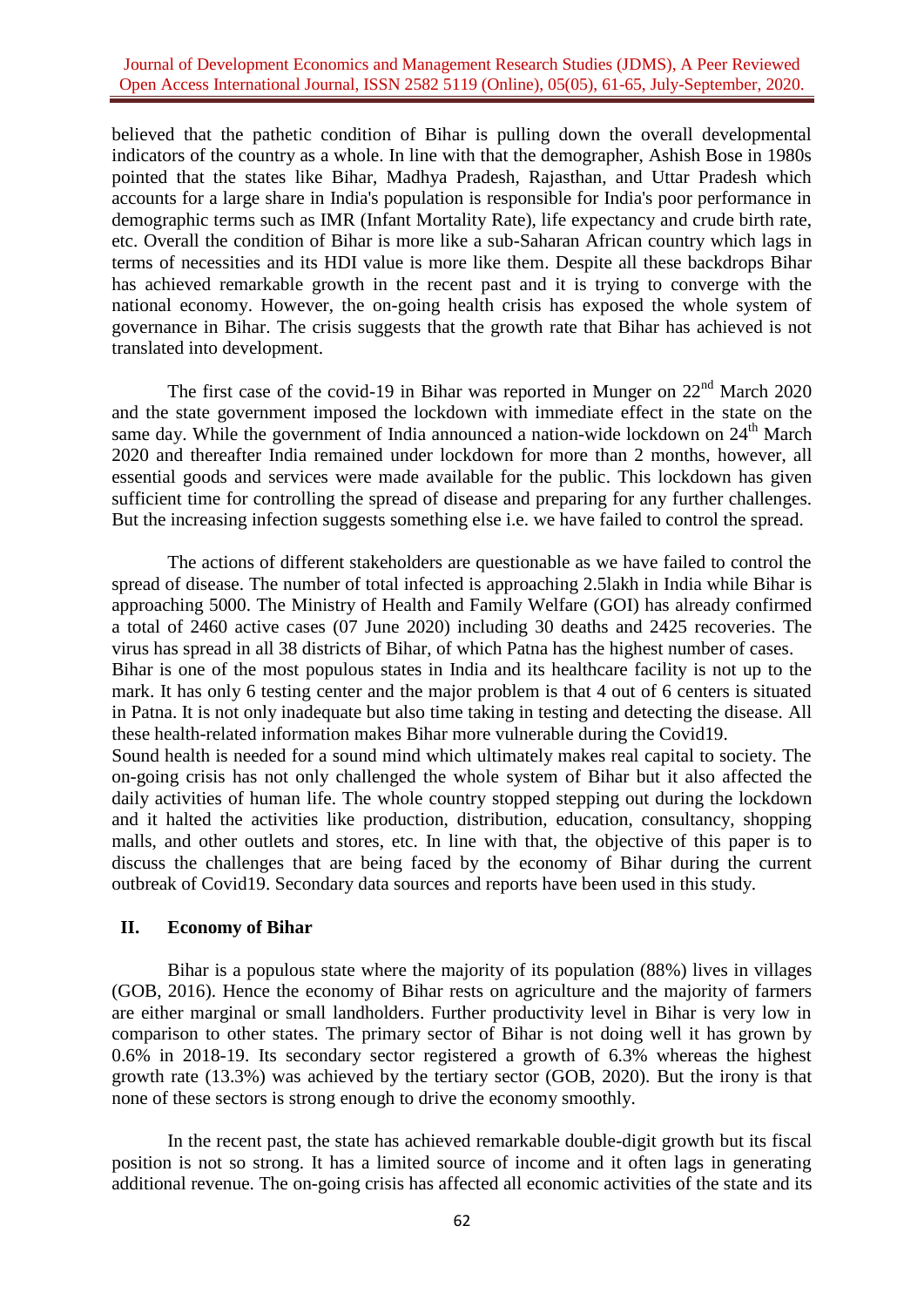revenue has declined significantly. Further majority of the people that were involved in the unorganized sector have lost their employment. This has put risk on their survival.

In Bihar, 55.9 % of males were self-employed, which is slightly higher than the all-India average (52.3 %). The share of casual labor in Bihar (32.1 %) was significantly higher than the all-India level (24.3 %). The proportion of regular wage or salaried male was the lowest in Bihar (11.9 %) compared to all other states in India. The small proportion of regular salaried male workers signifies that male workers of Bihar have limited options in stable and long-term employment. On the other hand participation of females in the workforce of Bihar is lowest in India (GOB, 2020).

# **III. Migration for Employment**

Bihar has an age-old history of migration for employment. It has been an uninterrupted source of labor at different stages of economic activities in India. The laborers (skilled, semi-skilled, unskilled) have migrated to different parts of India (abroad as well) to work as labor for both agricultural and industrial growth. Historically, migration to international locations has also been observed.

The data from Census 2011 suggest that workers from Siwan, Gopalganj, West Champaran, and East Champaran districts in Bihar often migrate to the Gulf countries; their number in the gulf is increasing rapidly. Most of the internal migrant workers that come from Bihar; their most favored destinations have been the economically prosperous states like Maharashtra, Delhi, Punjab, Haryana, and Karnataka. The table below is showing the reason for migration from Bihar.

| Category          |         | India    |          |        | <b>Bihar</b> |        |       |
|-------------------|---------|----------|----------|--------|--------------|--------|-------|
|                   |         | Total    | Rural    | Urban  | Total        | Rural  | Urban |
| Work/Employment   | Persons | 41,423   | 26,736   | 13,394 | 707          | 288    | 419   |
|                   | Males   | 35,017   | 22,673   | 11,382 | 539          | 166    | 373   |
|                   | Females | 6,406    | 4,064    | 2,011  | 167          | 121    | 46    |
| <b>Business</b>   | Persons | 3,590    | 2,005    | 1,438  | 84           | 48     | 36    |
|                   | Males   | 2,683    | 1,501    | 1,088  | 39           | 12     | 27    |
|                   | Females | 907      | 504      | 350    | 45           | 35     | 10    |
| Education         | Persons | 5,458    | 3,403    | 1,784  | 122          | 48     | 74    |
|                   | Males   | 3,296    | 2,060    | 1,077  | 74           | 23     | 51    |
|                   | Females | 2,161    | 1,344    | 707    | 48           | 25     | 23    |
| Marriage          | Persons | 2,11,186 | 1,75,816 | 27,764 | 20,440       | 18,719 | 1,721 |
|                   | Males   | 5,347    | 2,442    | 879    | 380          | 339    | 41    |
|                   | Females | 2,05,840 | 1,71,574 | 26,885 | 20,060       | 18,380 | 1,680 |
| Moved after Birth | Persons | 33,856   | 18,352   | 14,098 | 293          | 183    | 110   |
|                   | Males   | 20,079   | 11,189   | 8,057  | 177          | 108    | 69    |
|                   | Females | 13,777   | 7,162    | 6,041  | 116          | 75     | 41    |
| with<br>Moved     | Persons | 65,960   | 37,684   | 25,071 | 1,268        | 519    | 749   |
| household         | Males   | 29,680   | 16,991   | 11,132 | 605          | 264    | 341   |

Table1. Reason and gender-wise migration in India and Bihar (figures are in thousand)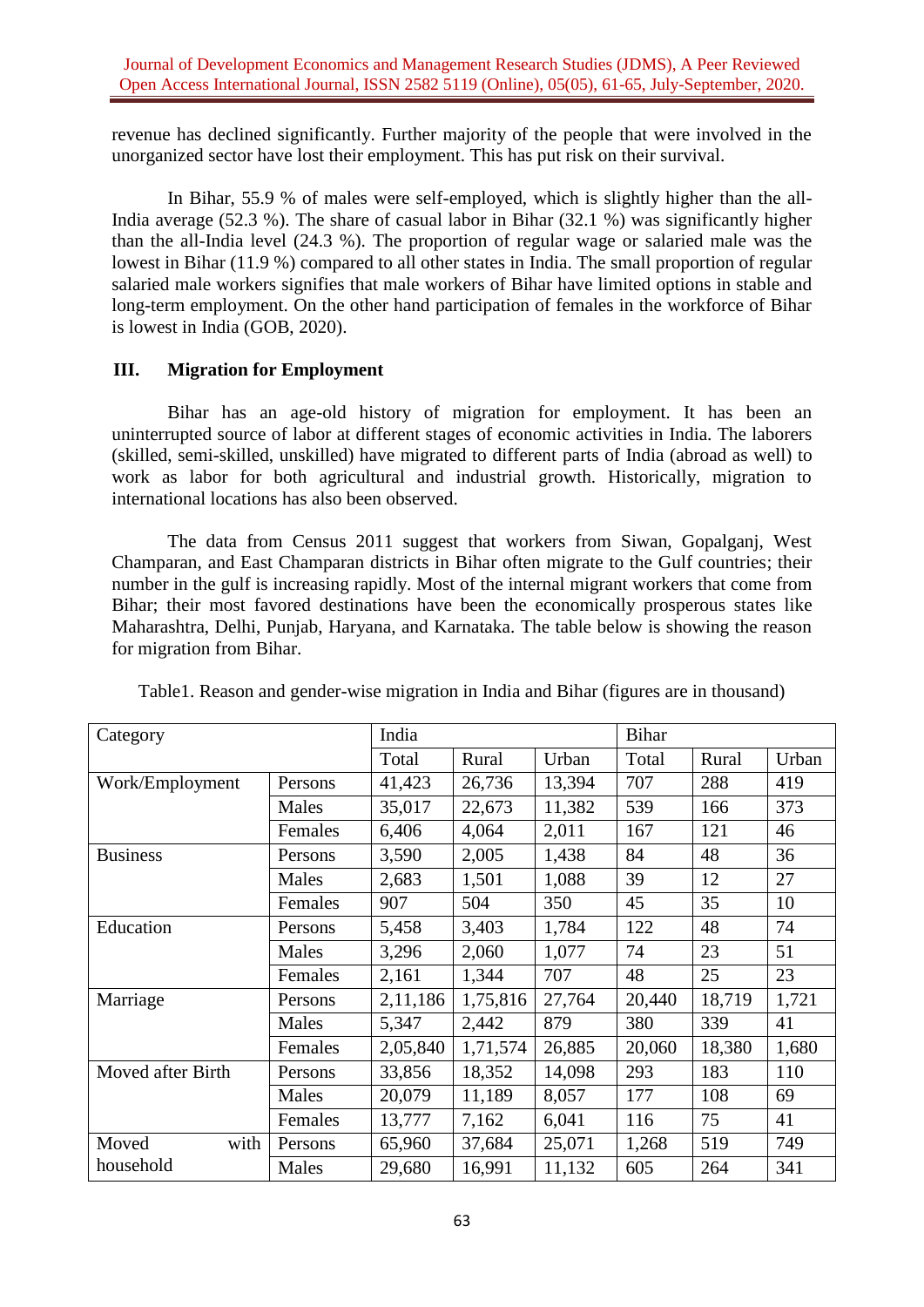Journal of Development Economics and Management Research Studies (JDMS), A Peer Reviewed Open Access International Journal, ISSN 2582 5119 (Online), 05(05), 61-65, July-September, 2020.

|                       | Females | 36,280   | 20,693   | 13,940   | 663    | 255    | 408   |
|-----------------------|---------|----------|----------|----------|--------|--------|-------|
| Others                | Persons | 94,314   | 31,118   | 22,806   | 4,331  | 3,463  | 868   |
|                       | Males   | 50,044   | 14,867   | 12,347   | 2,023  | 1,543  | 479   |
|                       | Females | 44,270   | 16,251   | 10,459   | 2,308  | 1,919  | 389   |
| <b>Total Migrants</b> | Persons | 4,55,788 | 2,95,114 | 1,06,356 | 27,245 | 23,267 | 3,978 |
|                       | Males   | 1,46,146 | 73,523   | 45,962   | 3,837  | 2,457  | 1,381 |
|                       | Females | 3,09,642 | 2,21,592 | 60,394   | 23,407 | 20,810 | 2,597 |

Source: Economic Survey, GOB (based on Census 2011)

The table clearly shows that the majority of people migrate for employment while other popular region is marriage and moved with household these two category accounts for the highest migration in India. The reason for this is linked to the social and cultural aspects of Indian society.

The above two sections indicate that the economy of Bihar is not self-sustainable in other words Bihar depends on aid and external employment opportunities for its livelihood. Another negative yet significant feature of the economy of Bihar is that it is too poor to start any industry on its own.

Under the Covid-19 situation majority of economic activities have been stopped. People were advised to stay at home and wherever it is possible they were advised to work from home. In that case, the people of Bihar suffered a lot, people working in informal set up lost their employment, and migrants those who have returned home had no work to do. The screening for collecting data on their employment activities is too slow, further, the situation is not going to be normalized soon. Yet there are instances when some of the migrants have started to re-migrate or return to their older workplace.

#### **IV. Conclusion**

As a whole, the current health crisis has exposed the myths behind the economic growth of Bihar. Earlier there was an era (the 1970s and 1980s) in which an unstable political system made it difficult to put Bihar on the path of development (Kirti, et.al 2020). However, the stable governments in the last 3 decades have not yielded any significant progress in terms of employment opportunities or social securities. Bihar which faces flood and drought simultaneously on its own has been left again by the policymakers. The Prime-minister has recently announced that people should look for opportunities on their own and they should focus on local product and production.

Hence we can say that there is a call for Bihar to look upon the local opportunities that would not only boost the economy but also create employment locally and ultimately developmental activity may take place. To look into this matter we shall have to focus on the things on which Bihar can work.

a) Education: Bihar is not only educationally backward but also its education is often questioned for its quality. One reason for that is the lower investment in education and poor pupil-teacher ratio. So the state has to improve both the quality and access of education. The easiest way to improve is by investing more in education. To boost employment and economic activity. We should build new institutions and repair older and we should fill the vacant seats as well this would improve the pupil-teacher ratio.